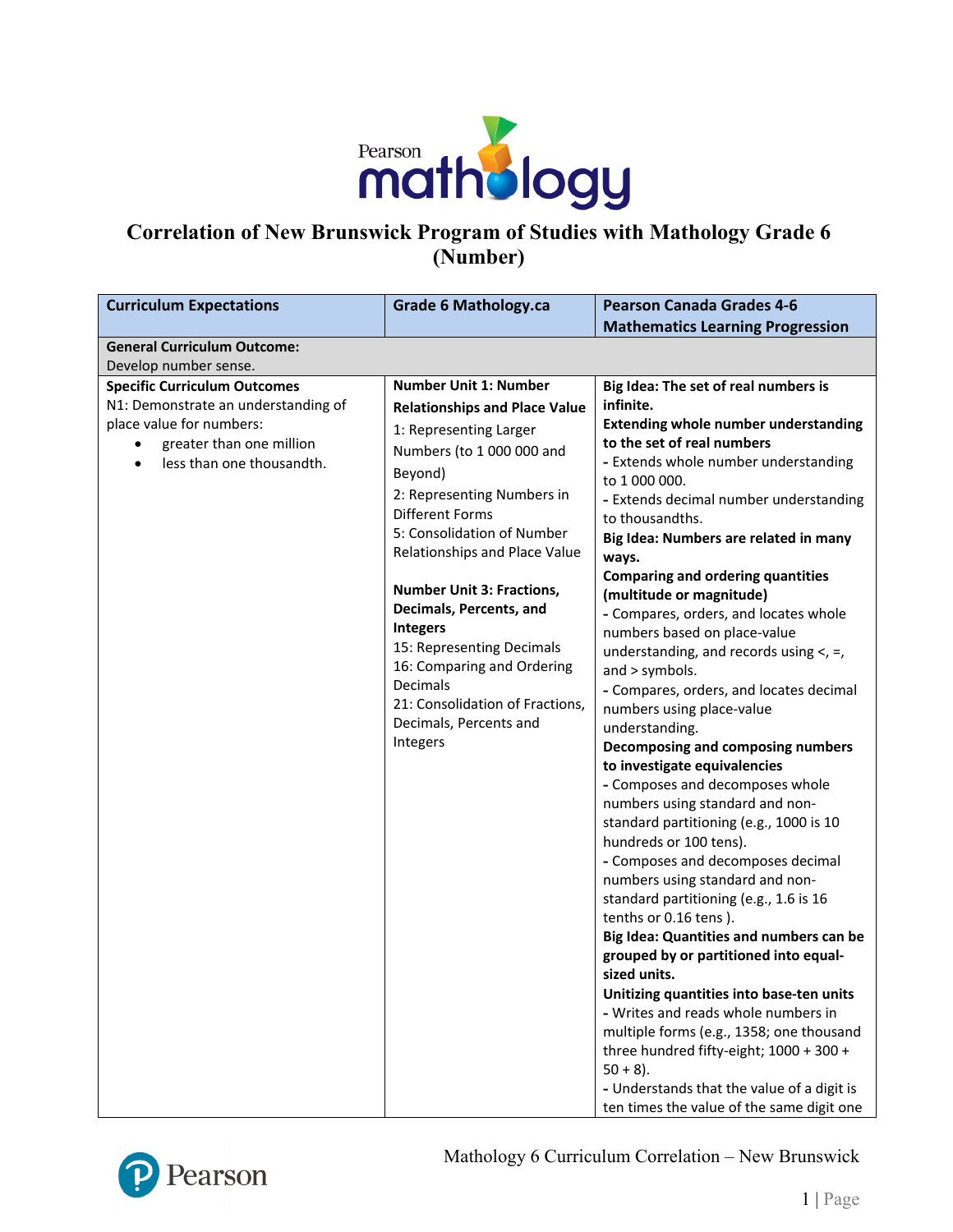|                                                                                                                                                                                     |                                                                                                                                                                                                             | place to the right.<br>- Understands that the value of a digit is<br>one-tenth the value of the same digit one<br>place to the left.<br>- Writes and reads decimal numbers in<br>multiple forms (e.g., numerals, number<br>names, expanded form).                                                                                                                                                                                                                                                                                                                                                                                                                                            |
|-------------------------------------------------------------------------------------------------------------------------------------------------------------------------------------|-------------------------------------------------------------------------------------------------------------------------------------------------------------------------------------------------------------|----------------------------------------------------------------------------------------------------------------------------------------------------------------------------------------------------------------------------------------------------------------------------------------------------------------------------------------------------------------------------------------------------------------------------------------------------------------------------------------------------------------------------------------------------------------------------------------------------------------------------------------------------------------------------------------------|
| N2: Solve problems involving large                                                                                                                                                  | Number Unit 2: Fluency with                                                                                                                                                                                 | Big Idea: Quantities and numbers can be                                                                                                                                                                                                                                                                                                                                                                                                                                                                                                                                                                                                                                                      |
| numbers, using technology.                                                                                                                                                          | <b>Whole Numbers</b><br>6: Solving Problems with<br><b>Whole Numbers</b><br>7: Estimating Reasonableness<br>of Solutions<br>9: Mental Math Strategies<br>12: Consolidation of Fluency<br>with Whole Numbers | operated on to determine how many<br>and how much.<br>Developing conceptual meaning of<br>operations<br>- Extends whole number computation<br>models to larger numbers.<br>Developing fluency of operations<br>- Solves whole number computation<br>using efficient strategies (e.g., mental<br>computation, algorithms, calculating cost<br>of transactions and change owing, saving<br>money to make a purchase).                                                                                                                                                                                                                                                                          |
| N3: Demonstrate an understanding of                                                                                                                                                 | <b>Number Unit 1: Number</b>                                                                                                                                                                                | Big Idea: Numbers are related in many                                                                                                                                                                                                                                                                                                                                                                                                                                                                                                                                                                                                                                                        |
| factors and multiples by:<br>determining multiples and<br>factors of numbers less than 100<br>identifying prime and composite<br>$\bullet$<br>numbers<br>solving problems involving | <b>Relationships and Place Value</b><br>3: Identifying Factors and<br><b>Multiples</b><br>4: Identifying Prime and<br><b>Composite Numbers</b>                                                              | ways.<br>Decomposing and composing numbers<br>to investigate equivalencies<br>- Decomposes numbers into prime<br>factors.<br>Big Idea: Quantities and numbers can be                                                                                                                                                                                                                                                                                                                                                                                                                                                                                                                         |
| multiples.<br>N4: Relate improper fractions to mixed                                                                                                                                | 5: Consolidation of Number<br>Relationships and Place Value<br><b>Number Unit 3: Fractions,</b>                                                                                                             | operated on to determine how many<br>and how much.<br>Investigating number and arithmetic<br>properties<br>- Determines whether one number is a<br>multiple of any one-digit number.<br>- Examines and classifies whole numbers<br>based on their properties (e.g., even/odd;<br>prime; composite; divisible by 2, 5, and<br>$10$ ).<br>- Generates multiples and factors for<br>numbers using flexible strategies.<br>- Distinguishes between and investigates<br>properties of prime and composite<br>numbers (e.g., prime factorization).<br>Developing fluency of operations<br>- Fluently recalls multiplication and<br>division facts to 100.<br>Big Idea: Numbers are related in many |
| numbers.                                                                                                                                                                            | Decimals, Percents, and<br><b>Integers</b><br>13: Representing Fractions<br>14: Comparing and Ordering<br>Fractions                                                                                         | ways.<br><b>Comparing and ordering quantities</b><br>(multitude or magnitude)<br>- Compares, orders, and locates fractions<br>using flexible strategies (e.g., comparing<br>models; creating common denominators                                                                                                                                                                                                                                                                                                                                                                                                                                                                             |

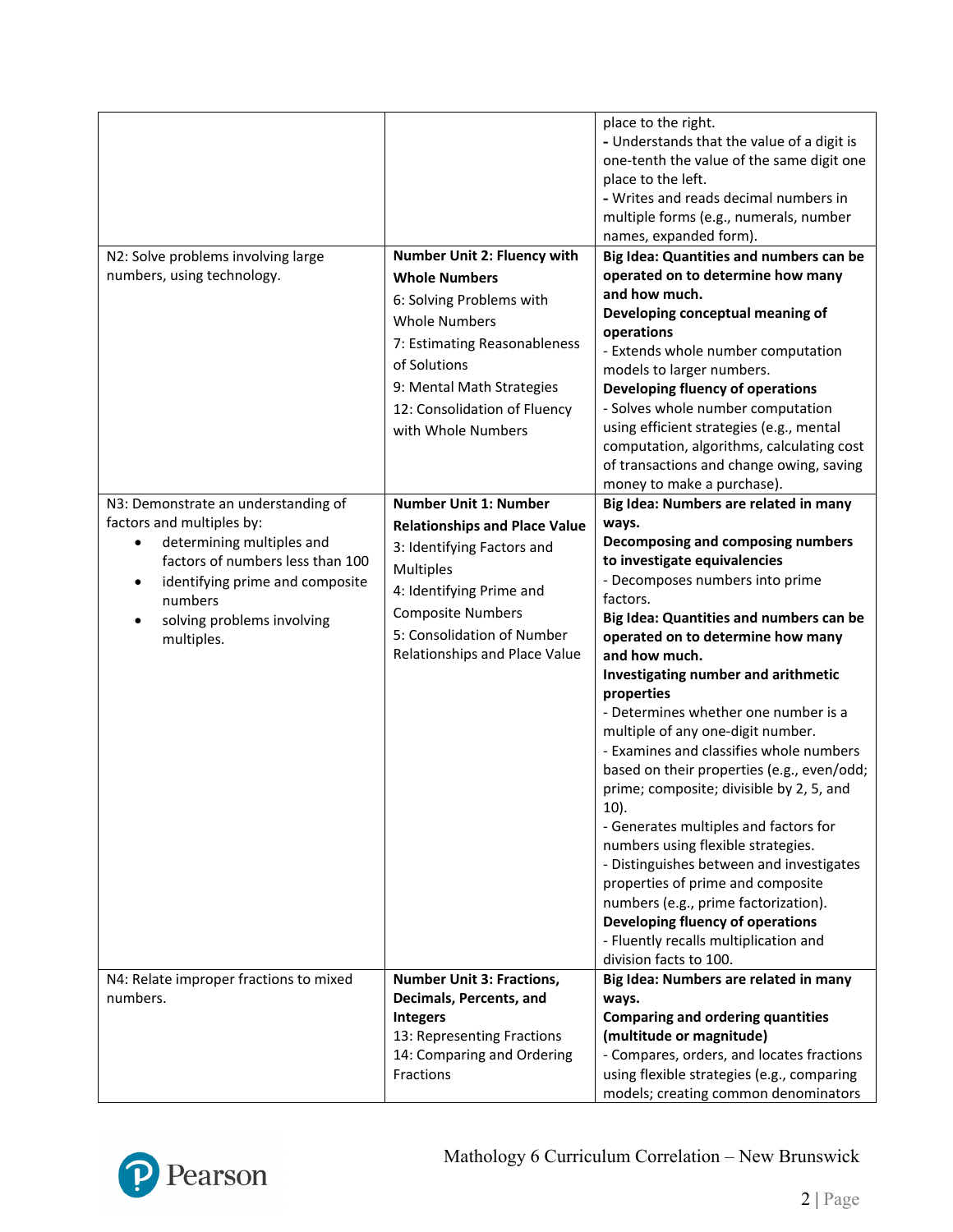|                                                                                                                                                               | 21: Consolidation of Fractions,<br>Decimals, Percents and<br>Integers                                                                                                                                                                                 | or numerators).<br><b>Estimating quantities and numbers</b><br>- Estimates the size and magnitude of<br>fractions by comparing to benchmarks.<br>Decomposing and composing numbers<br>to investigate equivalencies<br>- Models equivalent forms of improper<br>fractions and mixed numbers using<br>flexible strategies.                                                    |
|---------------------------------------------------------------------------------------------------------------------------------------------------------------|-------------------------------------------------------------------------------------------------------------------------------------------------------------------------------------------------------------------------------------------------------|-----------------------------------------------------------------------------------------------------------------------------------------------------------------------------------------------------------------------------------------------------------------------------------------------------------------------------------------------------------------------------|
| N5: Demonstrate an understanding of<br>ratio, concretely, pictorially and<br>symbolically.                                                                    | Number Unit 2: Fluency with<br><b>Whole Numbers</b><br>11: Exploring Ratios<br>12: Consolidation of Fluency<br>with Whole Numbers                                                                                                                     | Big Idea: Numbers are related in many<br>ways.<br>Using ratios, rates, proportions, and<br>percents creates a relationship between<br>quantities<br>- Understands the concept of ratio as a<br>relationship between two quantities<br>(e.g., 3 wins to 2 losses).                                                                                                           |
| N6: Demonstrate an understanding of<br>percent (limited to whole numbers),<br>concretely, pictorially and symbolically.                                       | <b>Number Unit 3: Fractions,</b><br>Decimals, Percents, and<br><b>Integers</b><br>18: Relating Fractions,<br>Decimals, and Percents<br>21: Consolidation of Fractions,<br>Decimals, Percents and<br>Integers                                          | Big Idea: Numbers are related in many<br>ways.<br>Decomposing and composing numbers<br>to investigate equivalencies<br>- Models and explains the relationships<br>among fractions, decimals, and percents.<br>- Translates flexibly between<br>representations.                                                                                                             |
| N7: Demonstrate an understanding of<br>integers, concretely, pictorially and<br>symbolically.                                                                 | <b>Number Unit 3: Fractions,</b><br>Decimals, Percents, and<br><b>Integers</b><br>19: Representing Integers<br>20: Comparing and Ordering<br>Integers<br>21: Consolidation of Fractions,<br>Decimals, Percents and<br>Integers                        | Big Idea: The set of real numbers is<br>infinite<br><b>Extending whole number understanding</b><br>to the set of real numbers<br>- Extends whole number understanding<br>to negative numbers.                                                                                                                                                                               |
| N8: Demonstrate an understanding of<br>multiplication and division of decimals (1-<br>digit whole number multipliers and 1-digit<br>natural number divisors). | <b>Number Unit 4: Operations</b><br>with Fractions and Decimals<br>22: Multiplying Decimals by 1-<br><b>Digit Numbers</b><br>24: Dividing Decimals by 1-<br><b>Digit Numbers</b><br>30: Consolidation of<br>Operations with Fractions and<br>Decimals | Big Idea: Quantities and numbers can be<br>operated on to determine how many<br>and how much.<br>Developing conceptual meaning of<br>operations<br>- Demonstrates an understanding of<br>decimal number computation through<br>modelling and flexible strategies.<br>Developing fluency of operations<br>- Solves decimal number computation<br>using efficient strategies. |

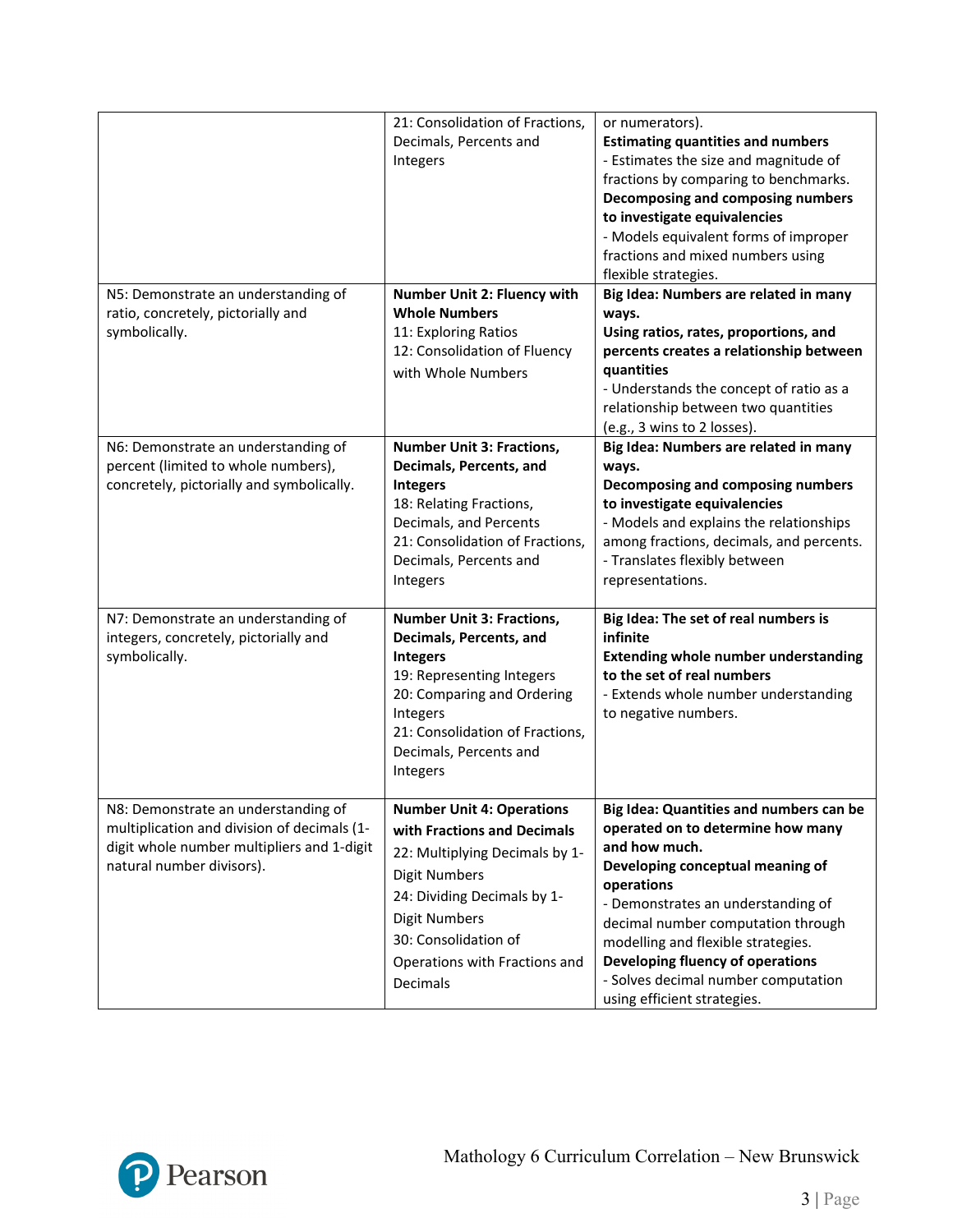| N9: Explain and apply the order of<br>operations, excluding exponents, with and<br>without technology (limited to whole<br>numbers). | <b>Number Unit 2: Fluency with</b><br><b>Whole Numbers</b><br>8: The Order of Operations<br>12: Consolidation of Fluency<br>with Whole Numbers | Big Idea: Quantities and numbers can be<br>operated on to determine how many<br>and how much.<br>Investigating number and arithmetic<br>properties<br>- Applies order of operations for whole<br>numbers and explains the effect when<br>order is not followed. |
|--------------------------------------------------------------------------------------------------------------------------------------|------------------------------------------------------------------------------------------------------------------------------------------------|-----------------------------------------------------------------------------------------------------------------------------------------------------------------------------------------------------------------------------------------------------------------|
|--------------------------------------------------------------------------------------------------------------------------------------|------------------------------------------------------------------------------------------------------------------------------------------------|-----------------------------------------------------------------------------------------------------------------------------------------------------------------------------------------------------------------------------------------------------------------|

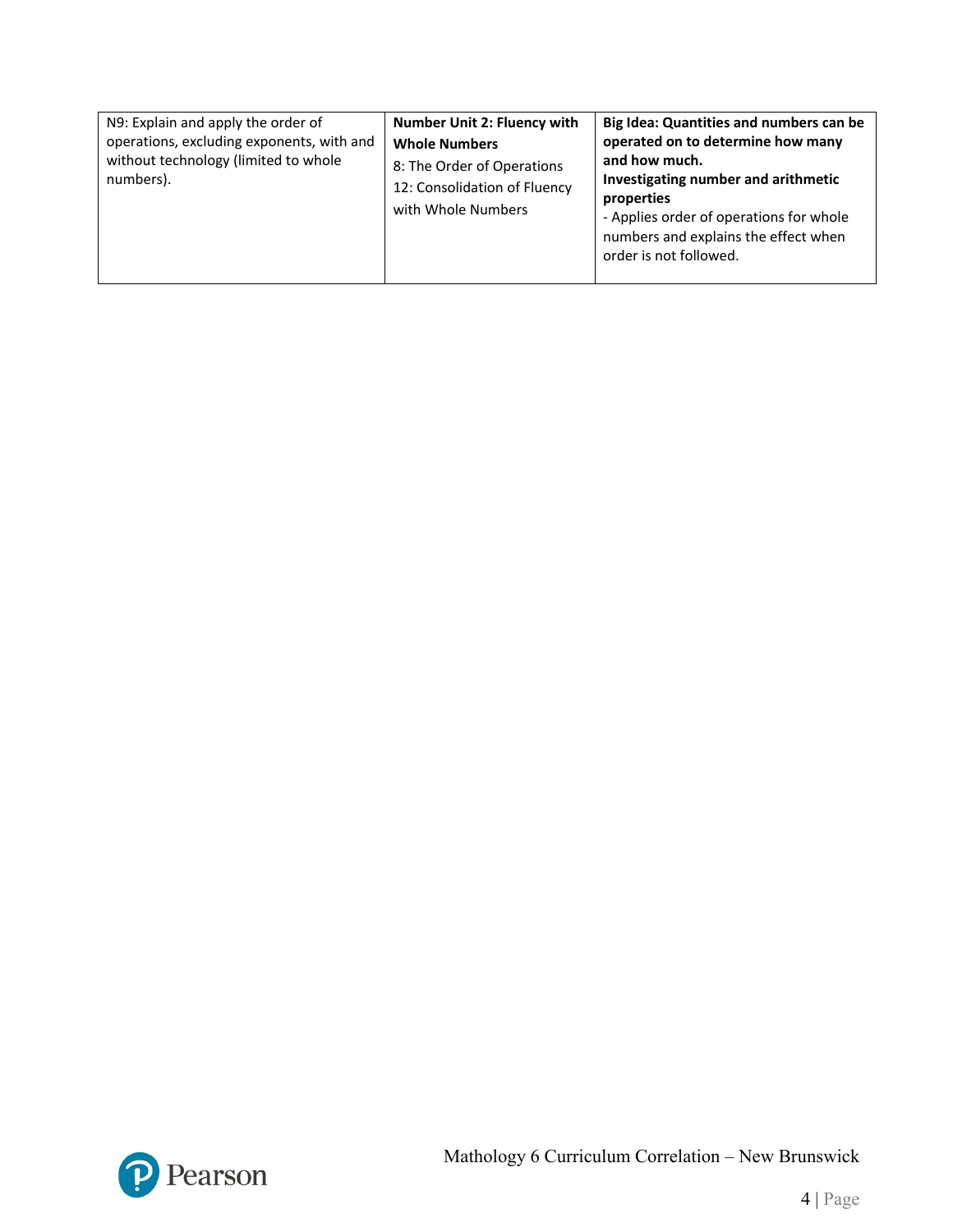

## **Correlation of New Brunswick Program of Studies with Mathology Grade 6 (Patterns and Relations: Patterns)**

| <b>Curriculum Expectations</b>                         | <b>Grade 6 Mathology.ca</b>          | <b>Pearson Canada Grades 4-6</b>                                 |
|--------------------------------------------------------|--------------------------------------|------------------------------------------------------------------|
|                                                        |                                      | <b>Mathematics Learning Progression</b>                          |
| <b>General Curriculum Outcome:</b>                     |                                      |                                                                  |
| Use patterns to describe the world and solve problems. |                                      |                                                                  |
| <b>Specific Curriculum Outcomes</b>                    | <b>Patterning Unit 1: Patterning</b> | Big Idea: Regularity and repetition form                         |
| PR1: Demonstrate an understanding of                   | 1: Investigating Patterns and        | patterns that can be generalized and                             |
| the relationships within tables of values              | Relationships in Tables and          | predicted mathematically.                                        |
| to solve problems.                                     | Graphs                               | Representing patterns, relations, and                            |
|                                                        | 2: Solving Problems                  | functions                                                        |
|                                                        | 4: Consolidation of                  | - Represents a numeric or shape pattern                          |
|                                                        |                                      | using a table of values by pairing the                           |
|                                                        | Patterning                           | term value with a term number.                                   |
|                                                        |                                      | - Represents a mathematical context or                           |
|                                                        |                                      | problem with expressions and equations                           |
|                                                        |                                      | using variables to represent unknowns.                           |
|                                                        |                                      | Generalizing and analyzing patterns,<br>relations, and functions |
|                                                        |                                      | - Explains the rule for numeric patterns                         |
|                                                        |                                      | including the starting point and change                          |
|                                                        |                                      | (e.g., given: 16, 22, 28, 34,  Start at 16                       |
|                                                        |                                      | and add 6 each time).                                            |
|                                                        |                                      | - Describes numeric and shape patterns                           |
|                                                        |                                      | using words and numbers.                                         |
|                                                        |                                      | - Predicts the value of a given element in                       |
|                                                        |                                      | a numeric or shape pattern using                                 |
|                                                        |                                      | pattern rules.                                                   |
|                                                        |                                      | - Describes the relationship between                             |
|                                                        |                                      | two numeric patterns (e.g., for every 4                          |
|                                                        |                                      | steps, she travels 3 metres).                                    |
| PR2: Represent and describe patterns                   | <b>Patterning Unit 1: Patterning</b> | Big Idea: Regularity and repetition form                         |
| and relationships using graphs and                     | 1: Investigating Patterns and        | patterns that can be generalized and                             |
| tables.                                                | Relationships in Tables and          | predicted mathematically.                                        |
|                                                        | Graphs                               | Representing patterns, relations, and                            |
|                                                        | 2: Solving Problems                  | functions                                                        |
|                                                        |                                      | - Represents a numeric or shape pattern                          |
|                                                        | 4: Consolidation of                  | using a table of values by pairing the                           |
|                                                        | Patterning                           | term value with a term number.                                   |
|                                                        |                                      | - Represents a mathematical context or                           |
|                                                        |                                      | problem with expressions and equations                           |
|                                                        |                                      | using variables to represent unknowns.                           |
|                                                        |                                      | Generalizing and analyzing patterns,                             |
|                                                        |                                      | relations, and functions                                         |



Mathology 6 Curriculum Correlation – New Brunswick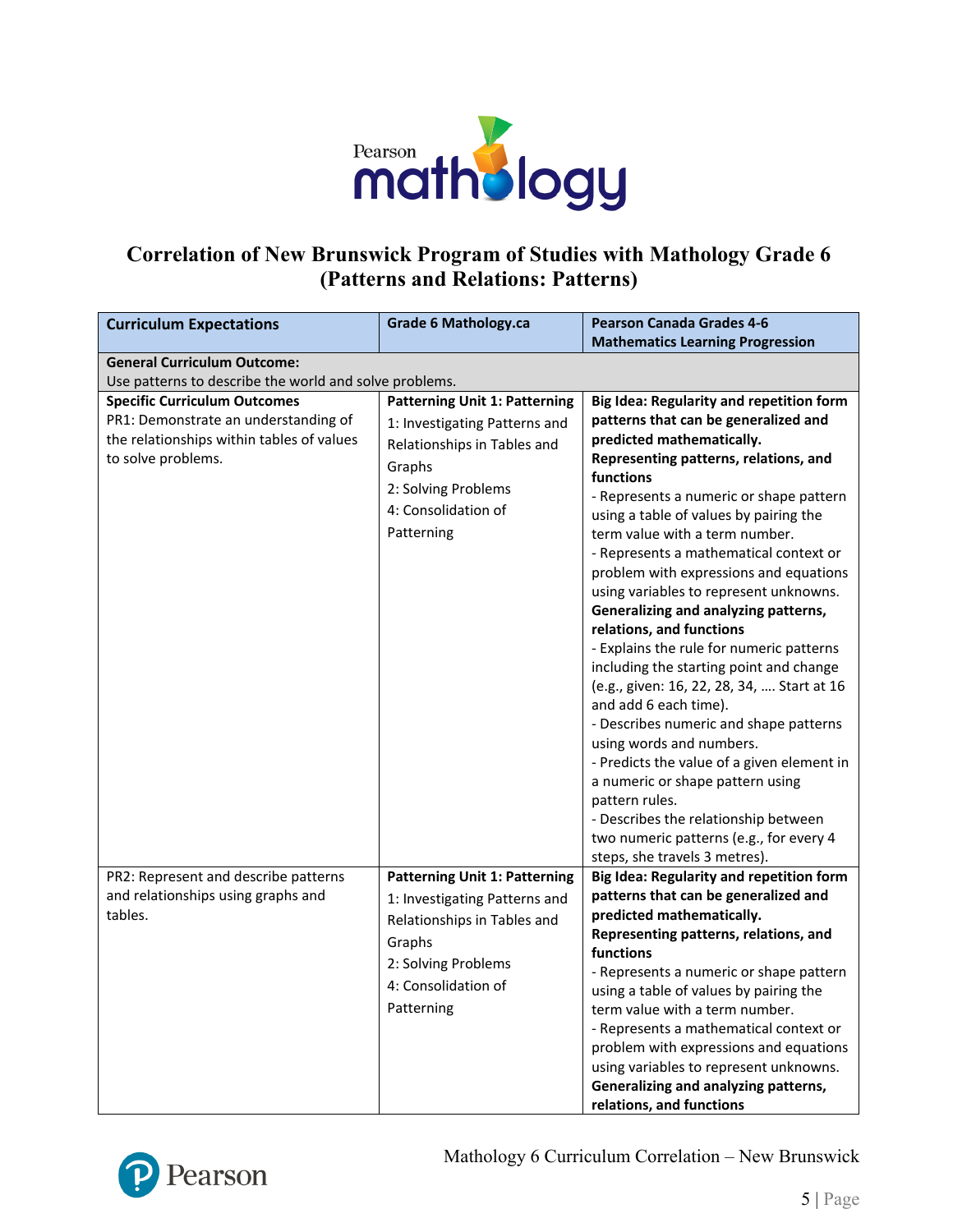| - Explains the rule for numeric patterns   |
|--------------------------------------------|
| including the starting point and change    |
| (e.g., given: 16, 22, 28, 34,  Start at 16 |
| and add 6 each time).                      |
| - Describes numeric and shape patterns     |
| using words and numbers.                   |
| - Predicts the value of a given element in |
| a numeric or shape pattern using           |
| pattern rules.                             |
| - Describes the relationship between       |
| two numeric patterns (e.g., for every 4    |
| steps, she travels 3 metres).              |

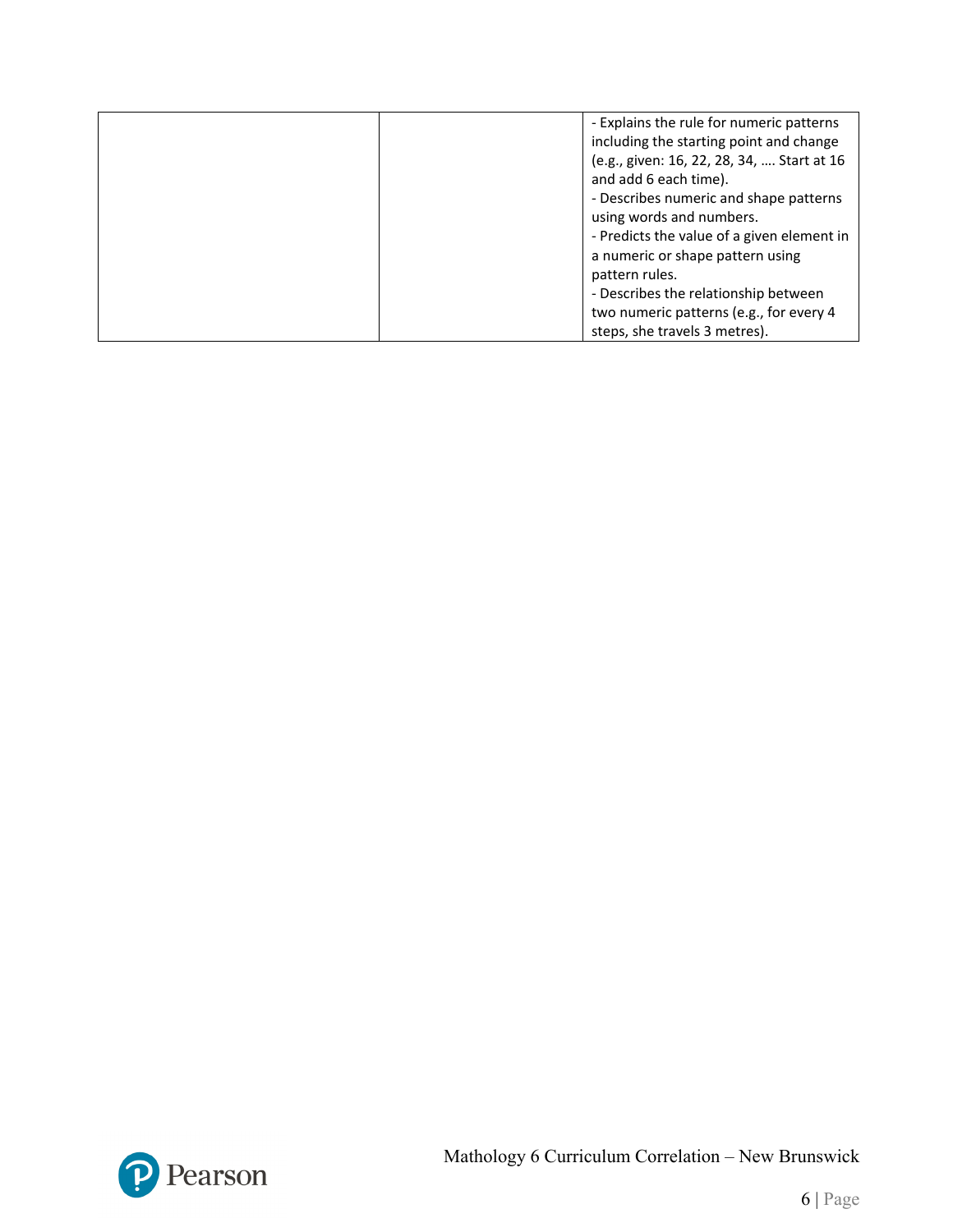

#### **Correlation of New Brunswick Program of Studies with Mathology Grade 6 (Patterns and Relations: Variables and Equations)**

| <b>Curriculum Expectations</b>                    | <b>Grade 6 Mathology.ca</b>         | <b>Pearson Canada Grades 4-6</b>                                  |
|---------------------------------------------------|-------------------------------------|-------------------------------------------------------------------|
|                                                   |                                     | <b>Mathematics Learning Progression</b>                           |
| <b>General Curriculum Outcome:</b>                |                                     |                                                                   |
| Represent algebraic expressions in multiple ways. |                                     |                                                                   |
| <b>Specific Curriculum Outcomes</b>               | <b>Patterning Unit 2: Variables</b> | Big Idea: Patterns and relations can be                           |
| PR3: Represent generalizations arising            | and Equations                       | represented with symbols, equations,                              |
| from number relationships using                   | 7: Representing                     | and expressions.                                                  |
| equations with letter variables.                  | <b>Generalizations in Patterns</b>  | Using variables, algebraic expressions,                           |
|                                                   | 10: Consolidation of Variables      | and equations to represent                                        |
|                                                   | and Equations                       | mathematical relations<br>- Understands an unknown quantity       |
|                                                   |                                     | (i.e., variable) may be represented by a                          |
|                                                   | <b>Measurement Unit 1A:</b>         | symbol or letter (e.g., $13 - \square = 8$ ; $4n =$               |
|                                                   |                                     | $12$ ).                                                           |
|                                                   | Perimeter, Area, Volume, and        | - Flexibly uses symbols and letters to                            |
|                                                   | Capacity                            | represent unknown quantities in                                   |
|                                                   | 1: Determining the Perimeter        | equations (e.g., knows that $4 + \square = 7$ ; $4 +$             |
|                                                   | of Polygons                         | $x = 7$ ; and $4 + y = 7$ all represent the                       |
|                                                   | 2: Determining the Area of          | same equation with $\Box$ , x, and y                              |
|                                                   | Rectangles                          | representing the same value).                                     |
|                                                   |                                     | - Interprets and writes algebraic                                 |
|                                                   |                                     | expressions (e.g., 2n means two times a                           |
|                                                   |                                     | number; subtracting a number from 7                               |
|                                                   |                                     | can be written as $7 - n$ ).                                      |
|                                                   |                                     | - Understands a variable as a changing                            |
|                                                   |                                     | quantity (e.g., 5s, where s can be any                            |
|                                                   |                                     | value).                                                           |
| PR4: Demonstrate and explain the                  | <b>Patterning Unit 2: Variables</b> | Big Idea: Patterns and relations can be                           |
| meaning of preservation of equality,              | and Equations                       | represented with symbols, equations,                              |
| concretely, pictorially and symbolically.         | 6: Investigating Equality in        | and expressions.                                                  |
|                                                   | Equations                           | Understanding equality and inequality,                            |
|                                                   | 10: Consolidation of Variables      | building on generalized properties of                             |
|                                                   | and Equations                       | numbers and operations<br>- Recognizes that an equal sign between |
|                                                   |                                     | two expressions with variables indicates                          |
|                                                   |                                     | that the expressions are equivalent (e.g.,                        |
|                                                   |                                     | $5n - 4 = 3n$ ; $3r = 2 + s$ ).                                   |
|                                                   |                                     | - Investigates and models the meaning                             |
|                                                   |                                     | of preservation of equality of single                             |
|                                                   |                                     | variable equations (e.g., $3x = 12$ ).                            |

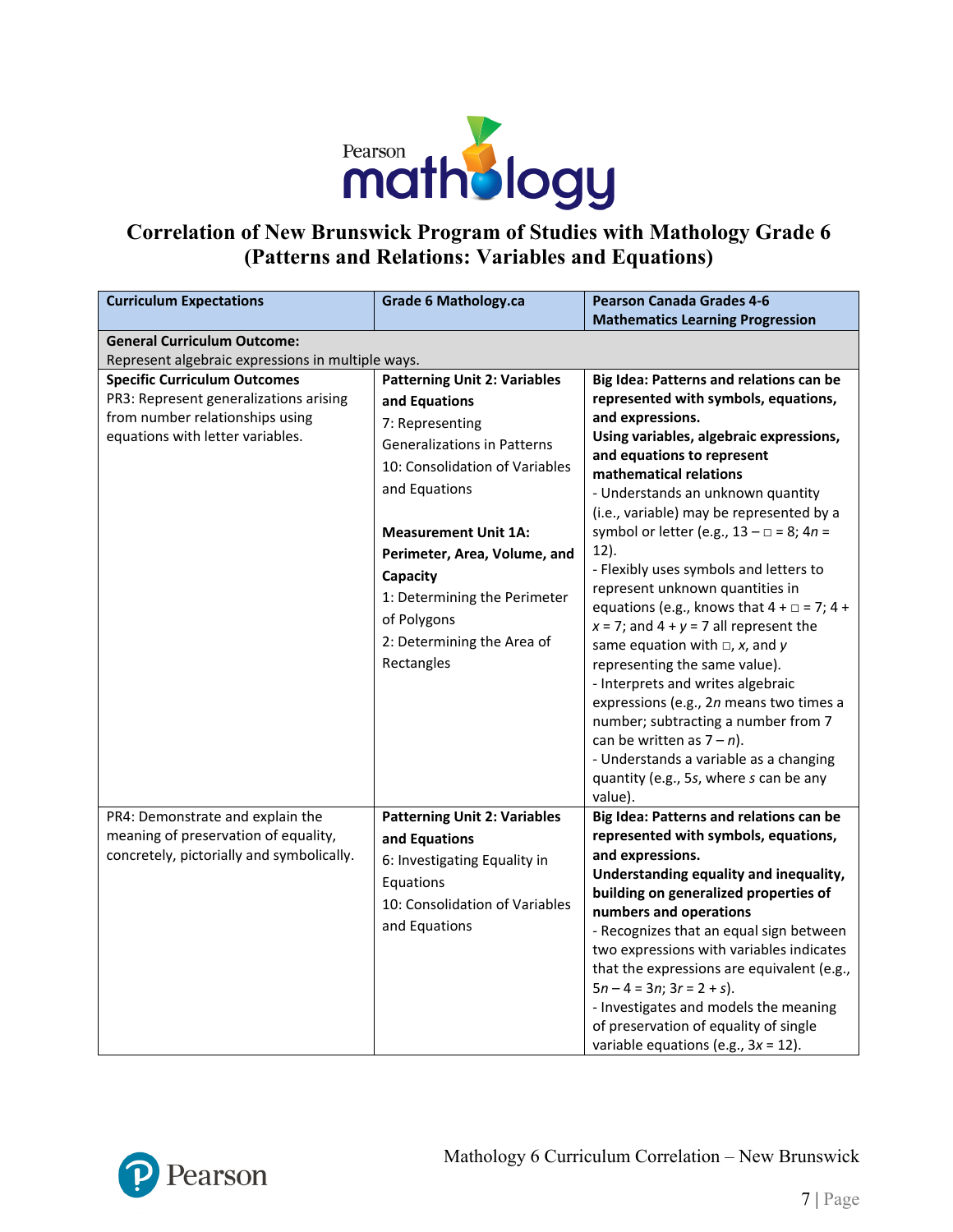

#### **Correlation of New Brunswick Program of Studies with Mathology Grade 6 (Shape and Space: Measurement)**

| <b>Curriculum Expectations</b>                                                                                                                                                                                                                                                                                                                                                                                                      | <b>Grade 6 Mathology.ca</b>                                                                                                                                                                                 | <b>Pearson Canada Grades 4-6</b>                                                                                                                                                                                                                                                                                                                                                                                                                                                                                                                                                                                                                                                                                                                                                                                                                                                                                                                                                   |
|-------------------------------------------------------------------------------------------------------------------------------------------------------------------------------------------------------------------------------------------------------------------------------------------------------------------------------------------------------------------------------------------------------------------------------------|-------------------------------------------------------------------------------------------------------------------------------------------------------------------------------------------------------------|------------------------------------------------------------------------------------------------------------------------------------------------------------------------------------------------------------------------------------------------------------------------------------------------------------------------------------------------------------------------------------------------------------------------------------------------------------------------------------------------------------------------------------------------------------------------------------------------------------------------------------------------------------------------------------------------------------------------------------------------------------------------------------------------------------------------------------------------------------------------------------------------------------------------------------------------------------------------------------|
|                                                                                                                                                                                                                                                                                                                                                                                                                                     |                                                                                                                                                                                                             | <b>Mathematics Learning Progression</b>                                                                                                                                                                                                                                                                                                                                                                                                                                                                                                                                                                                                                                                                                                                                                                                                                                                                                                                                            |
| <b>General Curriculum Outcome:</b>                                                                                                                                                                                                                                                                                                                                                                                                  |                                                                                                                                                                                                             |                                                                                                                                                                                                                                                                                                                                                                                                                                                                                                                                                                                                                                                                                                                                                                                                                                                                                                                                                                                    |
| Use direct and indirect measure to solve problems.                                                                                                                                                                                                                                                                                                                                                                                  |                                                                                                                                                                                                             |                                                                                                                                                                                                                                                                                                                                                                                                                                                                                                                                                                                                                                                                                                                                                                                                                                                                                                                                                                                    |
| <b>Specific Curriculum Outcomes</b><br>SS1: Demonstrate an understanding of<br>angles by:<br>identifying examples of angles<br>in the environment<br>classifying angles according to<br>$\bullet$<br>their measure<br>estimating the measure of<br>$\bullet$<br>angles using 45°, 90° and 180°<br>as reference angles<br>determining angle measures in<br>degrees<br>drawing and labelling angles<br>when the measure is specified. | <b>Geometry Unit 1A: 2-D</b><br><b>Shapes and Angles</b><br>1: Classifying and Measuring<br>Angles<br>2: Measuring and<br><b>Constructing Angles</b><br>6: Consolidation of 2-D<br><b>Shapes and Angles</b> | Big Idea: Many things in our world (e.g.,<br>objects, spaces, events) have attributes<br>that can be measured and compared.<br>Understanding attributes that can be<br>measured, compared, and ordered<br>- Understands angle as an attribute that<br>can be measured and compared.<br>- Understands angle is additive (e.g., 90°<br>can be visualized as nine sectors that are<br>$10^\circ$ each).<br>Big Idea: Assigning a unit to a<br>continuous attribute allows us to<br>measure and make comparisons.<br>Selecting and using units to estimate,<br>measure, construct, and make<br>comparisons<br>- Measures, constructs, and estimates<br>angles using degrees.<br>Big Idea: 2-D shapes and 3-D solids can<br>be analyzed and classified in different<br>ways by their attributes.<br>Investigating geometric attributes and<br>properties of 2-D shapes and 3-D solids<br>- Draws, compares, and classifies angles<br>(i.e., right, acute, obtuse, straight,<br>reflex). |
| SS2: Demonstrate that the sum of<br>interior angles is:<br>180° in a triangle<br>$\bullet$<br>360° in a quadrilateral.                                                                                                                                                                                                                                                                                                              | <b>Geometry Unit 1A: 2-D</b><br><b>Shapes and Angles</b><br>3: Classifying Triangles<br>4: Identifying and<br><b>Constructing Triangles</b><br>6: Consolidation of 2-D<br><b>Shapes and Angles</b>          | Big Idea: Assigning a unit to a<br>continuous attribute allows us to<br>measure and make comparisons.<br><b>Understanding relationships among</b><br>measured units<br>- Investigates and generalizes sum of<br>interior angles of triangles (i.e., sum of<br>angles of a triangle is 180°).                                                                                                                                                                                                                                                                                                                                                                                                                                                                                                                                                                                                                                                                                       |

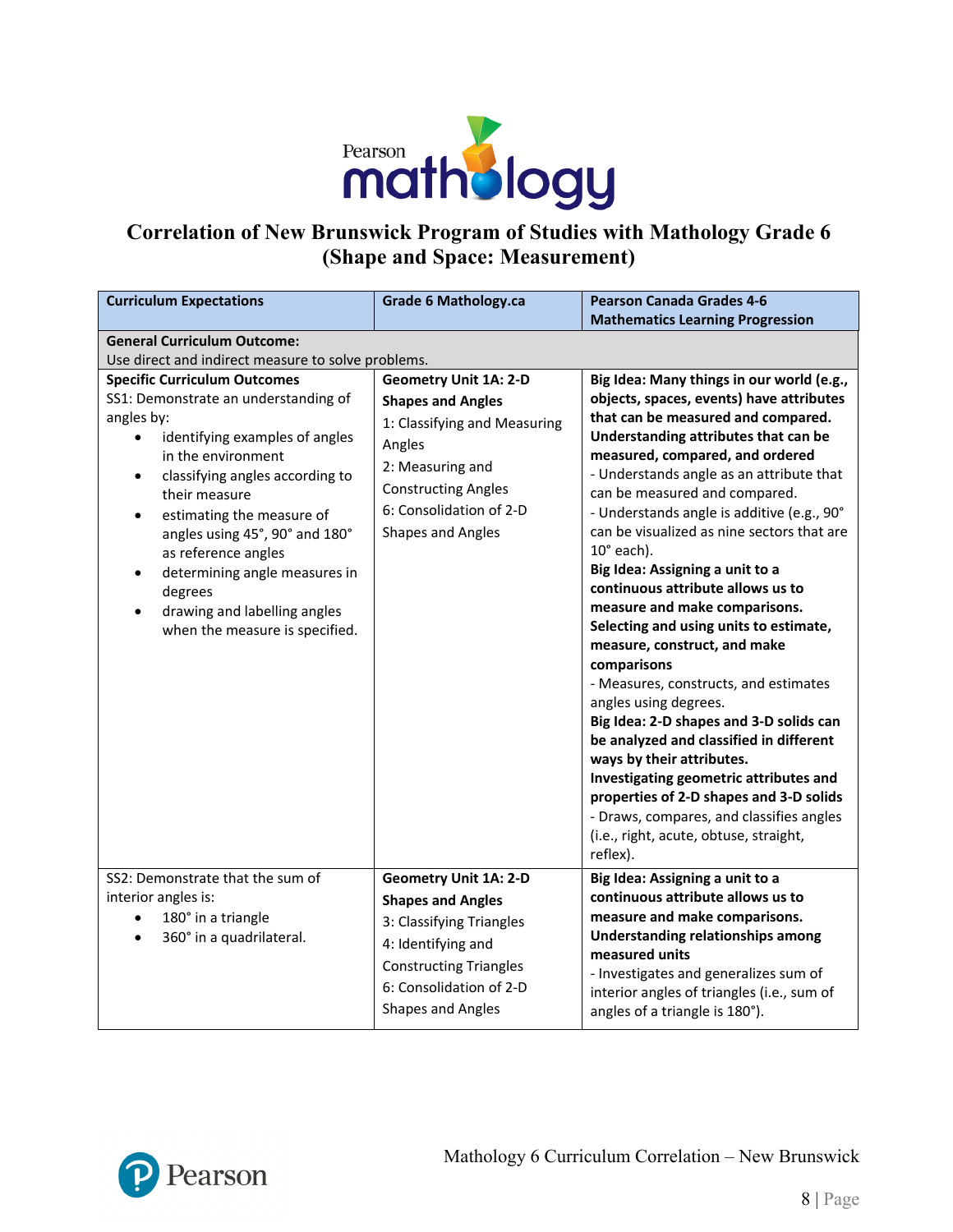| SS3: Develop and apply a formula for<br>determining the:<br>perimeter of polygons<br>area of rectangles<br>$\bullet$<br>volume of right rectangular<br>٠<br>prisms. | <b>Measurement Unit 1A:</b><br>Perimeter, Area, Volume,<br>and Capacity<br>1: Determining the Perimeter<br>of Polygons<br>2: Determining the Area of<br>Rectangles<br>4: Determining the Volume of<br><b>Right Rectangular Prisms</b><br>6: Consolidation of Perimeter,<br>Area, Volume, and Capacity | Big Idea: Patterns and relations can be<br>represented with symbols, equations,<br>and expressions.<br>Using variables, algebraic expressions,<br>and equations to represent<br>mathematical relations<br>- Uses expressions and equations with<br>variables to represent generalized<br>relations and algorithms<br>$(e.g., P = 2l + 2w).$<br>Big Idea: Assigning a unit to a<br>continuous attribute allows us to<br>measure and make comparisons.<br>Selecting and using units to estimate,<br>measure, construct, and make<br>comparisons<br>- Measures, constructs, and estimates<br>perimeter and area of regular and<br>irregular polygons.<br><b>Understanding relationships among</b><br>measured units<br>- Develops and generalizes strategies to<br>compute area and perimeter of<br>rectangles.<br>- Develops and generalizes strategies<br>and formulas to compute volumes of<br>right rectangular prisms. |
|---------------------------------------------------------------------------------------------------------------------------------------------------------------------|-------------------------------------------------------------------------------------------------------------------------------------------------------------------------------------------------------------------------------------------------------------------------------------------------------|--------------------------------------------------------------------------------------------------------------------------------------------------------------------------------------------------------------------------------------------------------------------------------------------------------------------------------------------------------------------------------------------------------------------------------------------------------------------------------------------------------------------------------------------------------------------------------------------------------------------------------------------------------------------------------------------------------------------------------------------------------------------------------------------------------------------------------------------------------------------------------------------------------------------------|
|---------------------------------------------------------------------------------------------------------------------------------------------------------------------|-------------------------------------------------------------------------------------------------------------------------------------------------------------------------------------------------------------------------------------------------------------------------------------------------------|--------------------------------------------------------------------------------------------------------------------------------------------------------------------------------------------------------------------------------------------------------------------------------------------------------------------------------------------------------------------------------------------------------------------------------------------------------------------------------------------------------------------------------------------------------------------------------------------------------------------------------------------------------------------------------------------------------------------------------------------------------------------------------------------------------------------------------------------------------------------------------------------------------------------------|

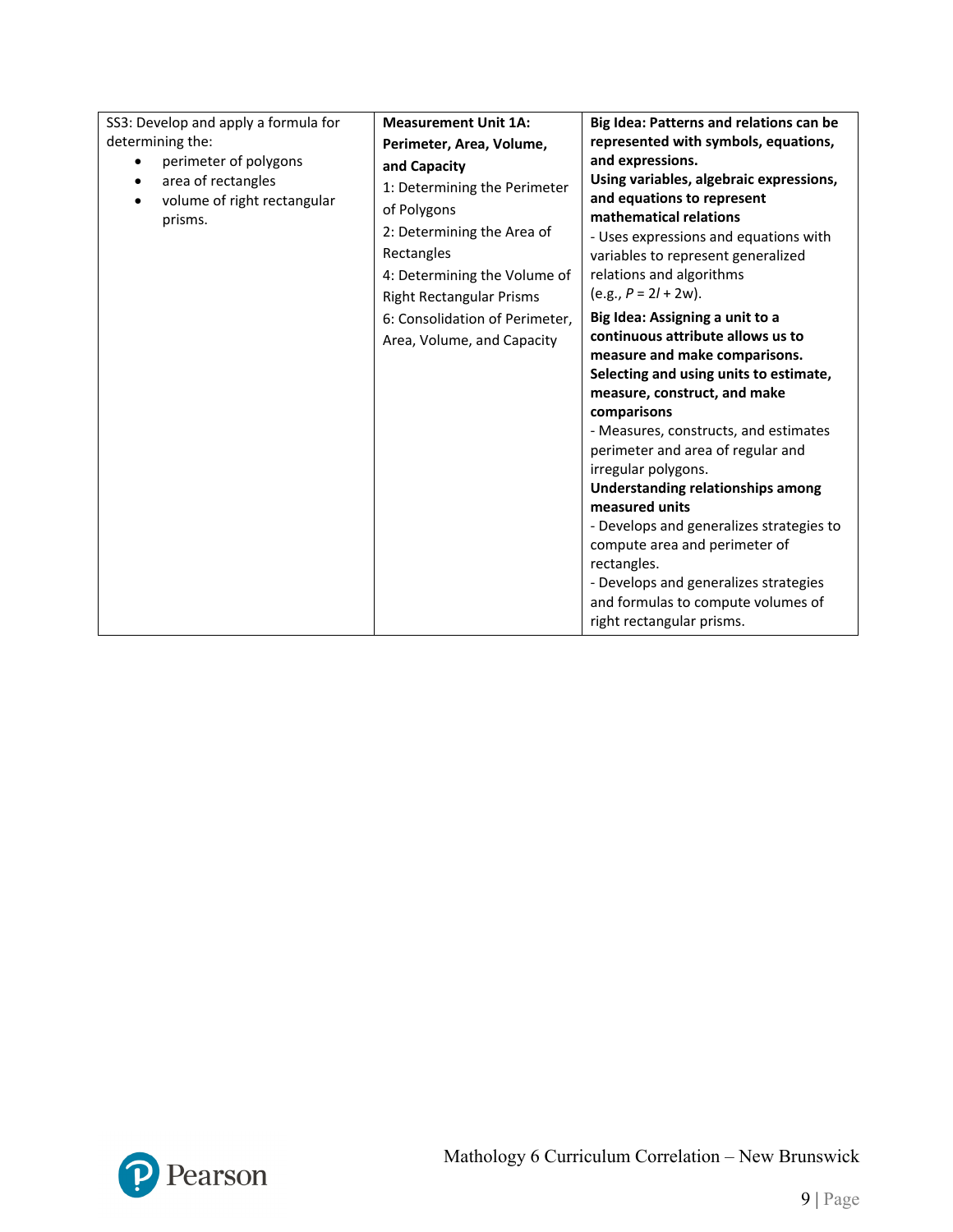

#### **Correlation of New Brunswick Program of Studies with Mathology Grade 6 (Shape and Space: 3-D Objects and 2-D Shapes)**

| <b>Curriculum Expectations</b>                                                                        | <b>Grade 6 Mathology.ca</b>                                                      | <b>Pearson Canada Grades 4-6</b>                                                                                                                                                                     |
|-------------------------------------------------------------------------------------------------------|----------------------------------------------------------------------------------|------------------------------------------------------------------------------------------------------------------------------------------------------------------------------------------------------|
|                                                                                                       |                                                                                  | <b>Mathematics Learning Progression</b>                                                                                                                                                              |
| <b>General Curriculum Outcome:</b>                                                                    |                                                                                  |                                                                                                                                                                                                      |
| Describe the characteristics of 3-D objects and 2-D shapes, and analyze the relationships among them. |                                                                                  |                                                                                                                                                                                                      |
| <b>Specific Curriculum Outcomes</b>                                                                   | <b>Geometry Unit 1A: 2-D</b>                                                     | Big Ideas: 2-D shapes and 3-D solids can                                                                                                                                                             |
| SS4: Construct and compare triangles,                                                                 | <b>Shapes and Angles</b>                                                         | be analyzed and classified in different                                                                                                                                                              |
| including:                                                                                            | 3: Classifying Triangles                                                         | ways by their attributes.                                                                                                                                                                            |
| scalene                                                                                               | 4: Identifying and                                                               | Investigating geometric attributes and                                                                                                                                                               |
| isosceles<br>$\bullet$                                                                                | <b>Constructing Triangles</b>                                                    | properties of 2-D shapes and 3-D solids<br>- Sorts, describes, constructs, and                                                                                                                       |
| equilateral                                                                                           | 6: Consolidation of 2-D                                                          | classifies polygons based on side                                                                                                                                                                    |
| right<br>obtuse                                                                                       | <b>Shapes and Angles</b>                                                         | attributes (e.g., parallel, perpendicular,                                                                                                                                                           |
| acute<br>$\bullet$                                                                                    |                                                                                  | regular/irregular).                                                                                                                                                                                  |
| in different orientations.                                                                            |                                                                                  | - Sorts, describes, and classifies 2-D                                                                                                                                                               |
|                                                                                                       |                                                                                  | shapes based on their geometric                                                                                                                                                                      |
|                                                                                                       |                                                                                  | properties (e.g., side length, angles,                                                                                                                                                               |
|                                                                                                       |                                                                                  | diagonals).                                                                                                                                                                                          |
|                                                                                                       |                                                                                  | - Classifies 2-D shapes within a hierarchy                                                                                                                                                           |
|                                                                                                       |                                                                                  | based on their properties (e.g.,                                                                                                                                                                     |
|                                                                                                       |                                                                                  | rectangles are a subset of                                                                                                                                                                           |
| SS5: Describe and compare the sides and                                                               | <b>Geometry Unit 1A: 2-D</b>                                                     | parallelograms).<br>Big Ideas: 2-D shapes and 3-D solids can                                                                                                                                         |
| angles of regular and irregular polygons.                                                             | <b>Shapes and Angles</b>                                                         | be analyzed and classified in different                                                                                                                                                              |
|                                                                                                       |                                                                                  | ways by their attributes.                                                                                                                                                                            |
|                                                                                                       |                                                                                  |                                                                                                                                                                                                      |
|                                                                                                       |                                                                                  | properties of 2-D shapes and 3-D solids                                                                                                                                                              |
|                                                                                                       |                                                                                  | - Sorts, describes, constructs, and                                                                                                                                                                  |
|                                                                                                       |                                                                                  | classifies polygons based on side                                                                                                                                                                    |
|                                                                                                       |                                                                                  | attributes (e.g., parallel, perpendicular,                                                                                                                                                           |
|                                                                                                       |                                                                                  |                                                                                                                                                                                                      |
|                                                                                                       |                                                                                  |                                                                                                                                                                                                      |
|                                                                                                       |                                                                                  |                                                                                                                                                                                                      |
|                                                                                                       |                                                                                  |                                                                                                                                                                                                      |
|                                                                                                       | 5: Investigating Polygons<br>6: Consolidation of 2-D<br><b>Shapes and Angles</b> | Investigating geometric attributes and<br>regular/irregular).<br>- Sorts, describes, and classifies 2-D<br>shapes based on their geometric<br>properties (e.g., side lengths, angles,<br>diagonals). |

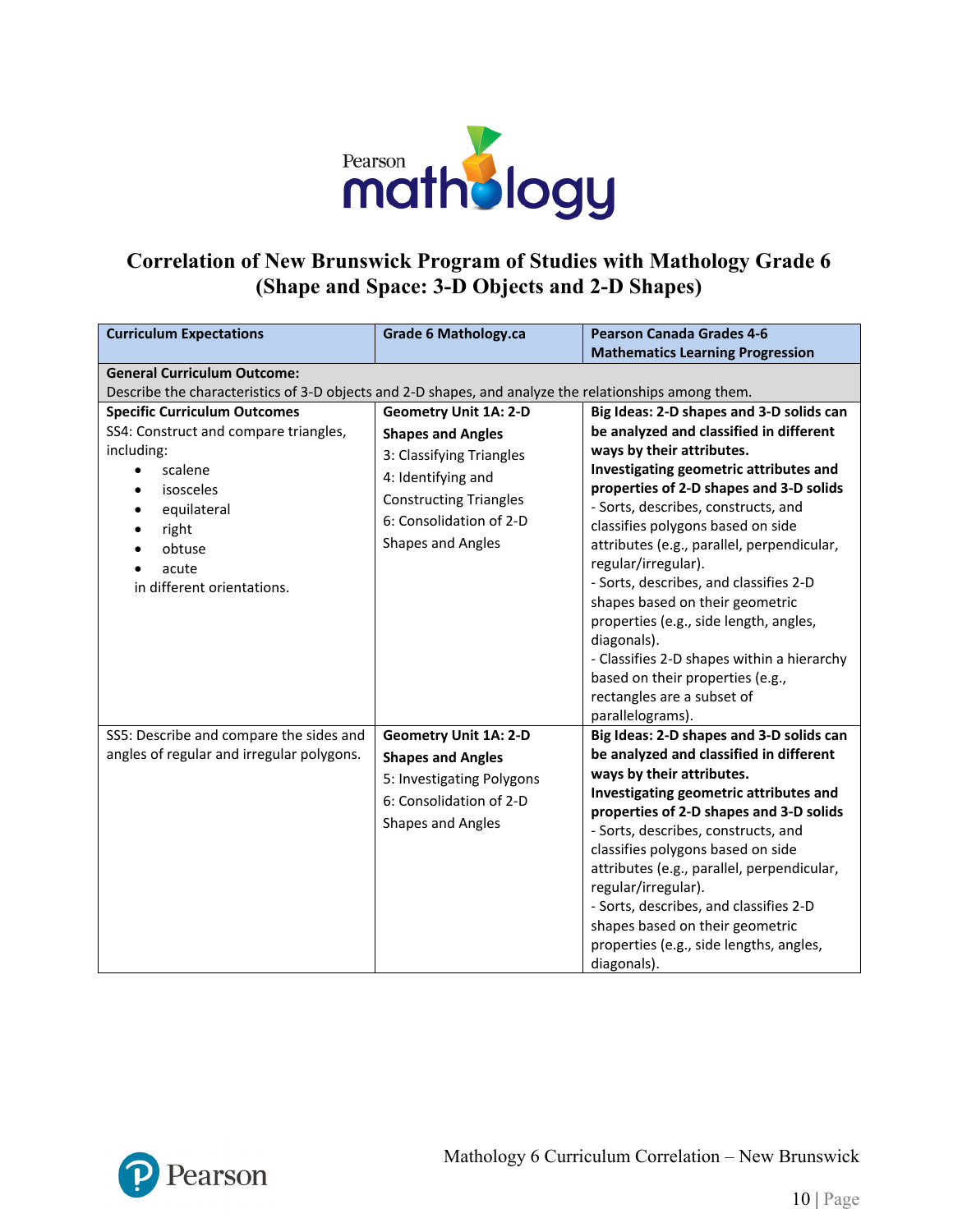

## **Correlation of New Brunswick Program of Studies with Mathology Grade 6 (Shape and Space: Transformations)**

| <b>Curriculum Expectations</b>                                                                                                                                                                                         | <b>Grade 6 Mathology.ca</b>                                                                                                                                                                              | <b>Pearson Canada Grades 4-6</b><br><b>Mathematics Learning Progression</b>                                                                                                                                                                                                                                                                                                                                                                |
|------------------------------------------------------------------------------------------------------------------------------------------------------------------------------------------------------------------------|----------------------------------------------------------------------------------------------------------------------------------------------------------------------------------------------------------|--------------------------------------------------------------------------------------------------------------------------------------------------------------------------------------------------------------------------------------------------------------------------------------------------------------------------------------------------------------------------------------------------------------------------------------------|
| <b>General Curriculum Outcome:</b>                                                                                                                                                                                     |                                                                                                                                                                                                          |                                                                                                                                                                                                                                                                                                                                                                                                                                            |
| Describe and analyze position and motion of objects and shapes.                                                                                                                                                        |                                                                                                                                                                                                          |                                                                                                                                                                                                                                                                                                                                                                                                                                            |
| <b>Specific Curriculum Outcomes</b><br>SS6: Perform a combination of<br>translation(s), rotation(s) and/or<br>reflection(s) on a single 2-D shape, with<br>and without technology, and draw and<br>describe the image. | <b>Geometry Unit 2A:</b><br><b>Transformations</b><br>7: Rotating 2-D Shapes on a<br>Grid<br>8: Single Transformations on a<br>Grid<br>9: Combining Transformations<br>on a Grid<br>12: Consolidation of | Big Ideas: 2-D shapes and 3-D solids can<br>be transformed in many ways and<br>analyzed for change.<br>Exploring 2-D shapes and 3-D solids by<br>applying and visualizing transformations<br>- Identifies, describes, and performs<br>single transformations (i.e., translation,<br>reflection, rotation) on 2-D shapes.<br>- Identifies, describes, applies, and<br>creates a combination of successive<br>transformations on 2-D shapes. |
| SS7: Perform a combination of<br>successive transformations of 2-D<br>shapes to create a design, and identify<br>and describe the transformations.                                                                     | Transformations<br><b>Geometry Unit 2A:</b><br><b>Transformations</b><br>9: Combining Transformations<br>on a Grid<br>12: Consolidation of<br>Transformations                                            | Big Ideas: 2-D shapes and 3-D solids can<br>be transformed in many ways and<br>analyzed for change.<br>Exploring 2-D shapes and 3-D solids by<br>applying and visualizing transformations<br>- Identifies, describes, and performs<br>single transformations (i.e., translation,<br>reflection, rotation) on 2-D shapes.<br>- Identifies, describes, applies, and<br>creates a combination of successive<br>transformations on 2-D shapes. |
| SS8: Identify and plot points in the first<br>quadrant of a Cartesian plane using<br>whole number ordered pairs.                                                                                                       | <b>Geometry Unit 2A:</b><br><b>Transformations</b><br>10: Plotting and Reading<br>Coordinates<br>11: Transformations on a<br><b>Coordinate Plane</b><br>12: Consolidation of<br>Transformations          | Big Idea: Objects can be located in space<br>and viewed from multiple perspectives.<br>Locating and mapping objects in space<br>- Develops understanding of a Cartesian<br>plane as a coordinate system using<br>perpendicular axes.<br>- Plots and locates points on a Cartesian<br>plane, and relates the location to the two<br>axes. (Limited to the first quadrant.)                                                                  |

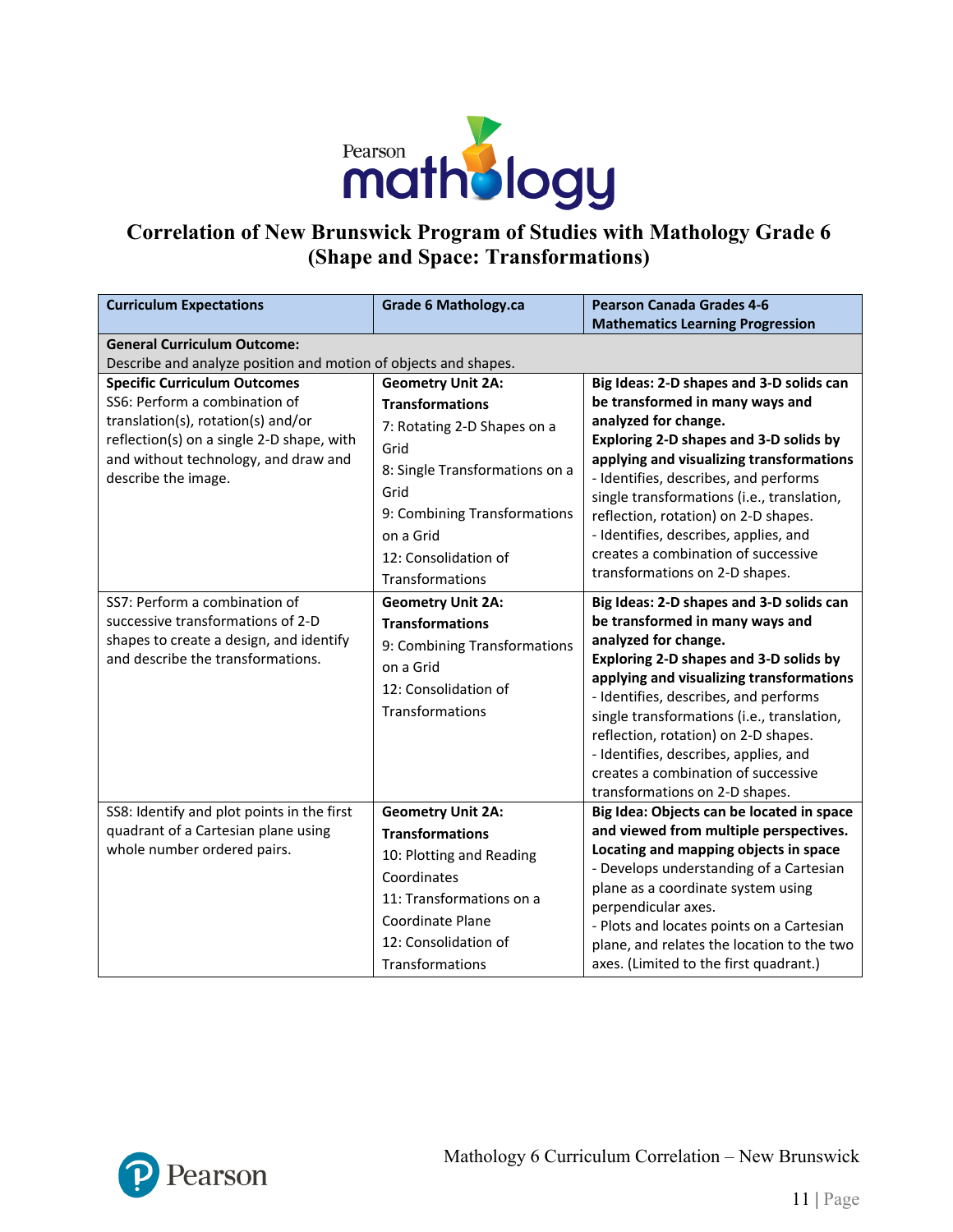| SS9: Perform and describe single<br>transformations of a 2-D shape in the<br>first quadrant of a Cartesian plane<br>(limited to whole number vertices). | <b>Geometry Unit 2A:</b><br><b>Transformations</b><br>11: Transformations on a<br>Coordinate Plane<br>12: Consolidation of<br><b>Transformations</b> | Big Idea: Objects can be located in space<br>and viewed from multiple perspectives.<br>Locating and mapping objects in space<br>- Plots and locates points on a Cartesian<br>plane, and relates the location to the two<br>axes. (Limited to the first quadrant.)<br>- Analyzes and locates the vertices of 2-D<br>shapes after transformation on a<br>Cartesian plane. (Limited to the first<br>quadrant.) |
|---------------------------------------------------------------------------------------------------------------------------------------------------------|------------------------------------------------------------------------------------------------------------------------------------------------------|-------------------------------------------------------------------------------------------------------------------------------------------------------------------------------------------------------------------------------------------------------------------------------------------------------------------------------------------------------------------------------------------------------------|
|---------------------------------------------------------------------------------------------------------------------------------------------------------|------------------------------------------------------------------------------------------------------------------------------------------------------|-------------------------------------------------------------------------------------------------------------------------------------------------------------------------------------------------------------------------------------------------------------------------------------------------------------------------------------------------------------------------------------------------------------|

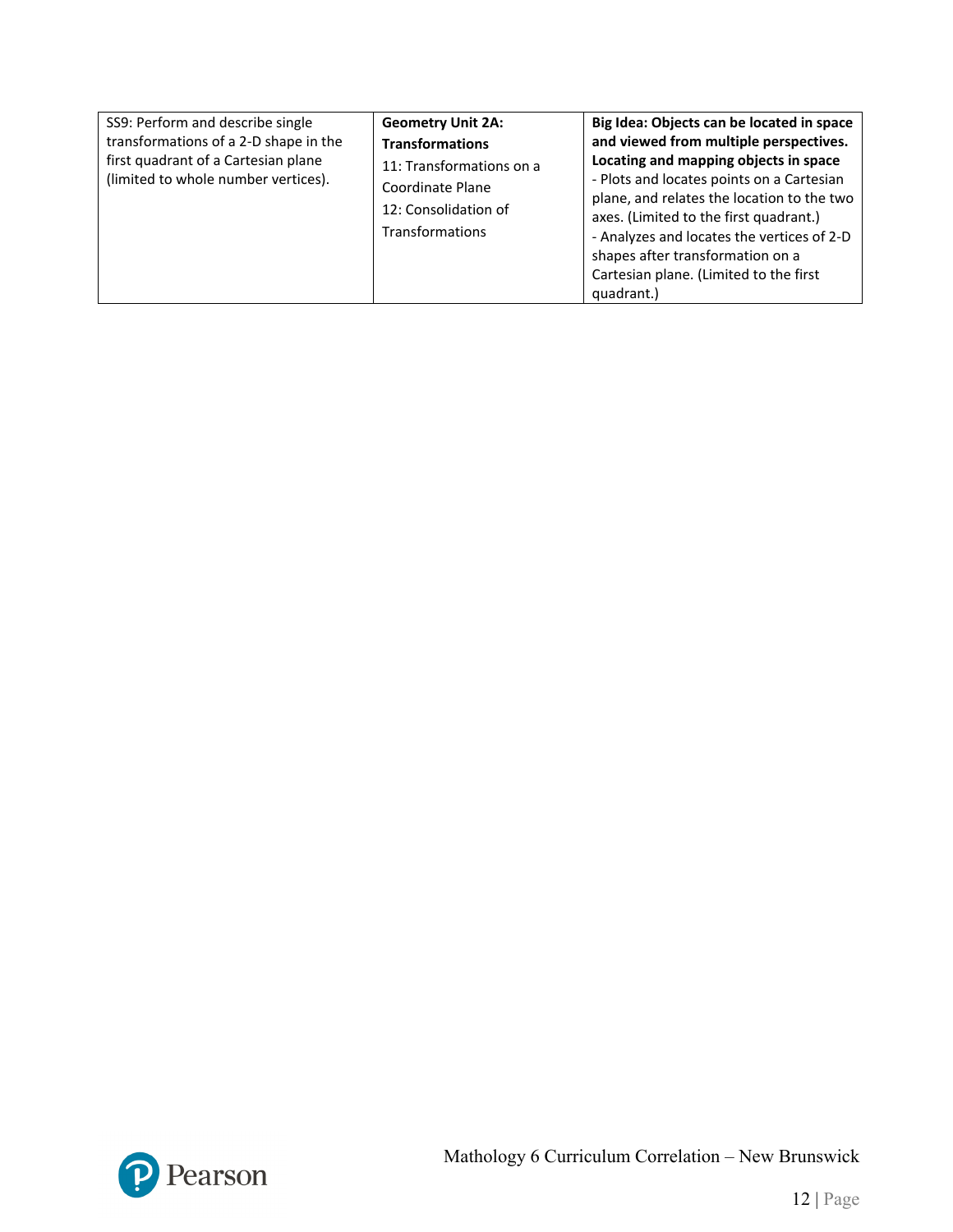

### **Correlation of New Brunswick Program of Studies with Mathology Grade 6 (Statistics and Probability: Data Analysis)**

| <b>Curriculum Expectations</b>                       | <b>Grade 6 Mathology.ca</b>  | <b>Pearson Canada Grades 4-6</b>                        |  |  |
|------------------------------------------------------|------------------------------|---------------------------------------------------------|--|--|
|                                                      |                              | <b>Mathematics Learning Progression</b>                 |  |  |
| <b>General Curriculum Outcome:</b>                   |                              |                                                         |  |  |
| Collect, display and analyze data to solve problems. |                              |                                                         |  |  |
| <b>Specific Curriculum Outcomes</b>                  | Data Management Unit 1:      | <b>Big Idea: Formulating questions,</b>                 |  |  |
| SP1: Create, label and interpret line                | <b>Data Management</b>       | collecting data, and consolidating data                 |  |  |
| graphs to draw conclusions.                          | 1: Exploring Line Graphs     | in visual and graphical displays help us                |  |  |
|                                                      | 6: Consolidation of Data     | understand, predict, and interpret                      |  |  |
|                                                      | Management                   | situations that involve uncertainty,                    |  |  |
|                                                      |                              | variability, and randomness.                            |  |  |
|                                                      |                              | Collecting data and organizing it into<br>categories    |  |  |
|                                                      |                              | - Differentiates between discrete (e.g.,                |  |  |
|                                                      |                              | votes) and continuous (e.g., height) data.              |  |  |
|                                                      |                              | <b>Creating graphical displays of collected</b><br>data |  |  |
|                                                      |                              | - Represents data graphically using                     |  |  |
|                                                      |                              | many-to-one correspondence with                         |  |  |
|                                                      |                              | appropriate scales and intervals (e.g.,                 |  |  |
|                                                      |                              | each symbol on pictograph represents 10                 |  |  |
|                                                      |                              | people).                                                |  |  |
|                                                      |                              | - Chooses and justifies appropriate visual              |  |  |
|                                                      |                              | representations for displaying discrete                 |  |  |
|                                                      |                              | (e.g., bar graph) and continuous (e.g.,                 |  |  |
|                                                      |                              | line graph) data.                                       |  |  |
| SP2: Select, justify and use appropriate             | Data Management Unit 1:      | <b>Big Idea: Formulating questions,</b>                 |  |  |
| methods of collecting data, including:               | <b>Data Management</b>       | collecting data, and consolidating data                 |  |  |
| questionnaires<br>$\bullet$                          | 3: Collecting and Organizing | in visual and graphical displays help us                |  |  |
| experiments                                          | Data                         | understand, predict, and interpret                      |  |  |
| databases                                            | 6: Consolidation of Data     | situations that involve uncertainty,                    |  |  |
| electronic media.                                    |                              | variability, and randomness.                            |  |  |
|                                                      | Management                   | Collecting data and organizing it into                  |  |  |
|                                                      |                              | categories                                              |  |  |
|                                                      |                              | - Constructs data organizers to support                 |  |  |
|                                                      |                              | data collection (e.g., creates tally chart              |  |  |
|                                                      |                              | or line plot on a grid to collect survey                |  |  |
|                                                      |                              | data).                                                  |  |  |
|                                                      |                              | - Selects and justifies an appropriate                  |  |  |
|                                                      |                              | method of data collection (e.g.,                        |  |  |
|                                                      |                              | experiment, observation, survey) based                  |  |  |
|                                                      |                              | on question posed.                                      |  |  |

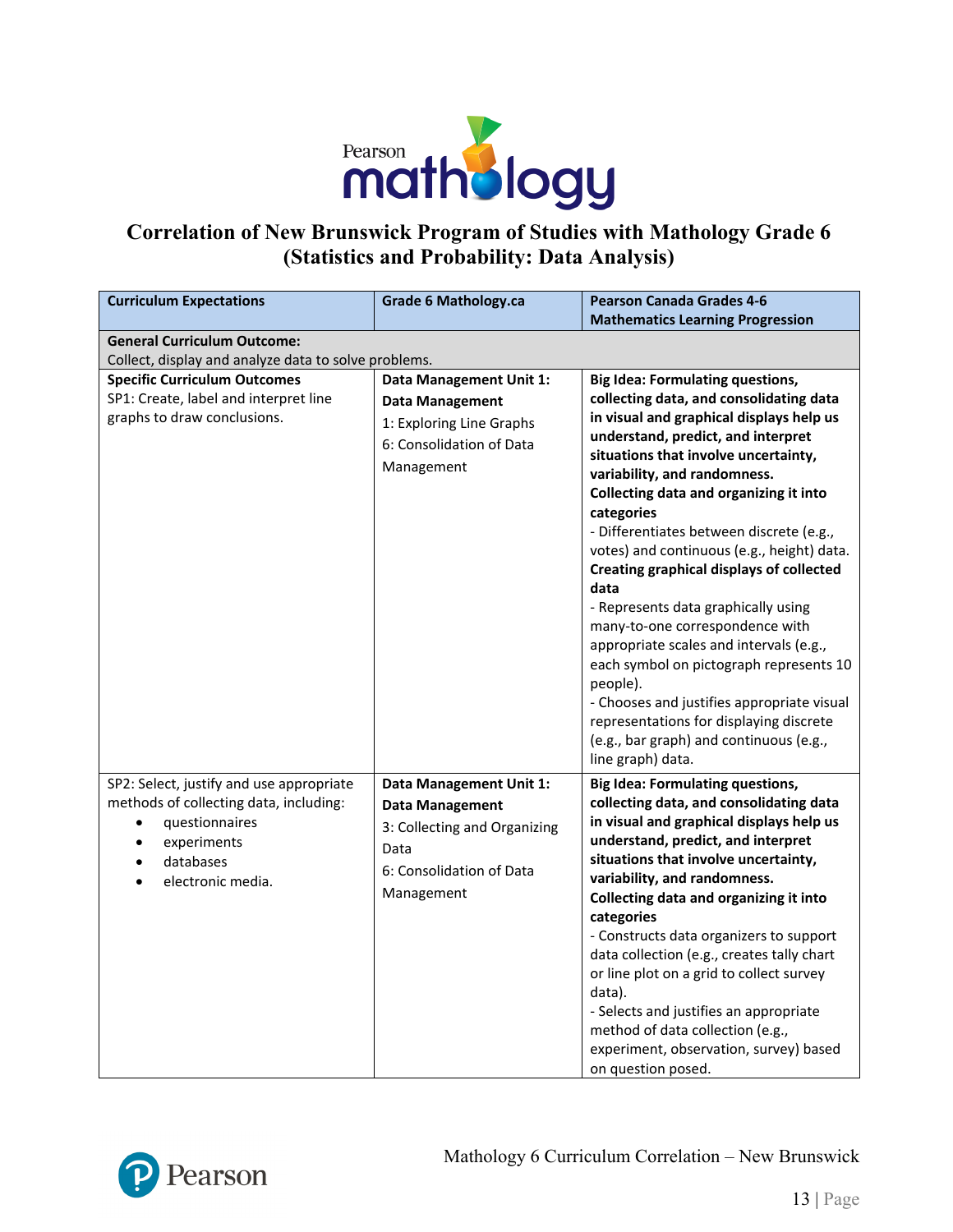| SP3: Graph collected data and analyze | Data Management Unit 1:      | <b>Big Idea: Formulating questions,</b>                        |
|---------------------------------------|------------------------------|----------------------------------------------------------------|
| the graph to solve problems.          | <b>Data Management</b>       | collecting data, and consolidating data                        |
|                                       | 3: Collecting and Organizing | in visual and graphical displays help us                       |
|                                       | Data                         | understand, predict, and interpret                             |
|                                       | 4: Interpreting Graphs to    | situations that involve uncertainty,                           |
|                                       | Solve Problems               | variability, and randomness.                                   |
|                                       | 6: Consolidation of Data     | Creating graphical displays of collected                       |
|                                       |                              | data                                                           |
|                                       | Management                   | - Represents data graphically using                            |
|                                       |                              | many-to-one correspondence with                                |
|                                       |                              | appropriate scales and intervals (e.g.,                        |
|                                       |                              | each symbol on pictograph represents 10                        |
|                                       |                              | people).                                                       |
|                                       |                              | - Chooses and justifies appropriate visual                     |
|                                       |                              | representations for displaying discrete                        |
|                                       |                              | (e.g., bar graph) and continuous (e.g.,                        |
|                                       |                              | line graph) data.                                              |
|                                       |                              | Reading and interpreting data displays                         |
|                                       |                              | and analyzing variability                                      |
|                                       |                              | - Reads and interprets data displays                           |
|                                       |                              | using many-to-one correspondence.                              |
|                                       |                              | Drawing conclusions by making                                  |
|                                       |                              | inferences and justifying decisions<br>based on data collected |
|                                       |                              |                                                                |
|                                       |                              | - Draws conclusions on data presented.                         |
|                                       |                              | - Interprets the results of data presented                     |
|                                       |                              | graphically from primary (e.g., class                          |
|                                       |                              | survey) and secondary (e.g., online news                       |
|                                       |                              | report) sources.                                               |